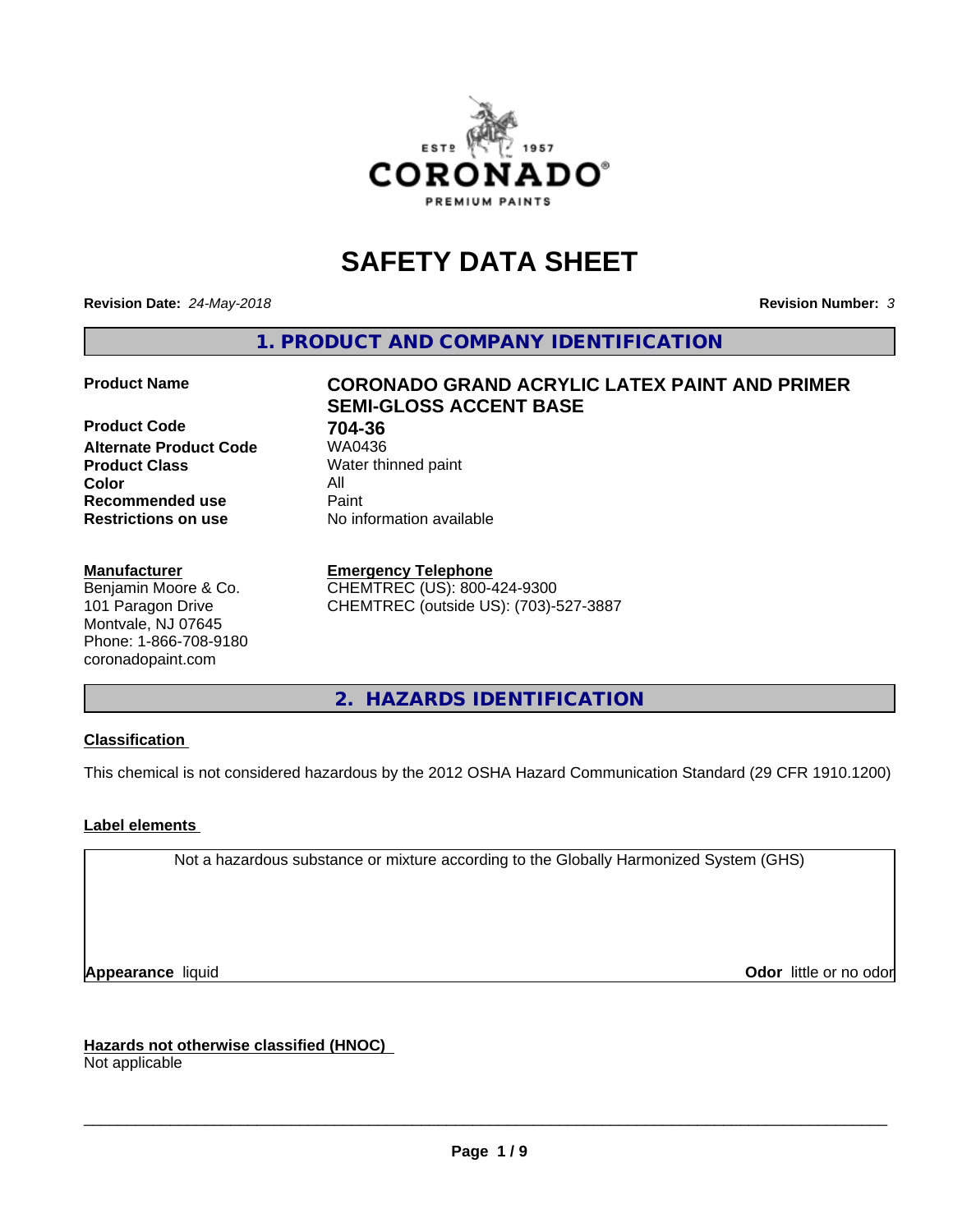#### **Other information**

No information available

## **3. COMPOSITION INFORMATION ON COMPONENTS**

\_\_\_\_\_\_\_\_\_\_\_\_\_\_\_\_\_\_\_\_\_\_\_\_\_\_\_\_\_\_\_\_\_\_\_\_\_\_\_\_\_\_\_\_\_\_\_\_\_\_\_\_\_\_\_\_\_\_\_\_\_\_\_\_\_\_\_\_\_\_\_\_\_\_\_\_\_\_\_\_\_\_\_\_\_\_\_\_\_\_\_\_\_

| Chemical<br>⊟name              | CAS No.<br>r۸                                             | <br>$\sim$<br>ה י |
|--------------------------------|-----------------------------------------------------------|-------------------|
| . .<br>. .<br>Kaolin           | . ა32-58-7                                                |                   |
| Titaniu.<br><br>dioxide<br>um. | $\overline{\phantom{a}}$<br>$\sim$<br>0.100<br>. 34F<br>v | v.J               |

|                                                  | 4. FIRST AID MEASURES                                                                                    |
|--------------------------------------------------|----------------------------------------------------------------------------------------------------------|
| <b>General Advice</b>                            | No hazards which require special first aid measures.                                                     |
| <b>Eye Contact</b>                               | Rinse thoroughly with plenty of water for at least 15 minutes and consult a<br>physician.                |
| <b>Skin Contact</b>                              | Wash off immediately with soap and plenty of water while removing all<br>contaminated clothes and shoes. |
| <b>Inhalation</b>                                | Move to fresh air. If symptoms persist, call a physician.                                                |
| Ingestion                                        | Clean mouth with water and afterwards drink plenty of water. Consult a physician<br>if necessary.        |
| <b>Most Important</b><br><b>Symptoms/Effects</b> | None known.                                                                                              |
| <b>Notes To Physician</b>                        | Treat symptomatically.                                                                                   |
|                                                  |                                                                                                          |

**5. FIRE-FIGHTING MEASURES**

| As in any fire, wear self-contained breathing apparatus<br>pressure-demand, MSHA/NIOSH (approved or equivalent)<br>and full protective gear.<br>Closed containers may rupture if exposed to fire or<br>extreme heat.<br>No.<br>No.<br>Not applicable<br>Flash Point (°F)<br>Not applicable<br>Flash Point (°C)<br>Not applicable<br><b>Method</b> | <b>Suitable Extinguishing Media</b>                                    | Use extinguishing measures that are appropriate to local<br>circumstances and the surrounding environment. |
|---------------------------------------------------------------------------------------------------------------------------------------------------------------------------------------------------------------------------------------------------------------------------------------------------------------------------------------------------|------------------------------------------------------------------------|------------------------------------------------------------------------------------------------------------|
|                                                                                                                                                                                                                                                                                                                                                   | <b>Protective Equipment And Precautions For</b><br><b>Firefighters</b> |                                                                                                            |
|                                                                                                                                                                                                                                                                                                                                                   | <b>Specific Hazards Arising From The Chemical</b>                      |                                                                                                            |
|                                                                                                                                                                                                                                                                                                                                                   | <b>Sensitivity To Mechanical Impact</b>                                |                                                                                                            |
|                                                                                                                                                                                                                                                                                                                                                   | <b>Sensitivity To Static Discharge</b>                                 |                                                                                                            |
|                                                                                                                                                                                                                                                                                                                                                   | <b>Flash Point Data</b>                                                |                                                                                                            |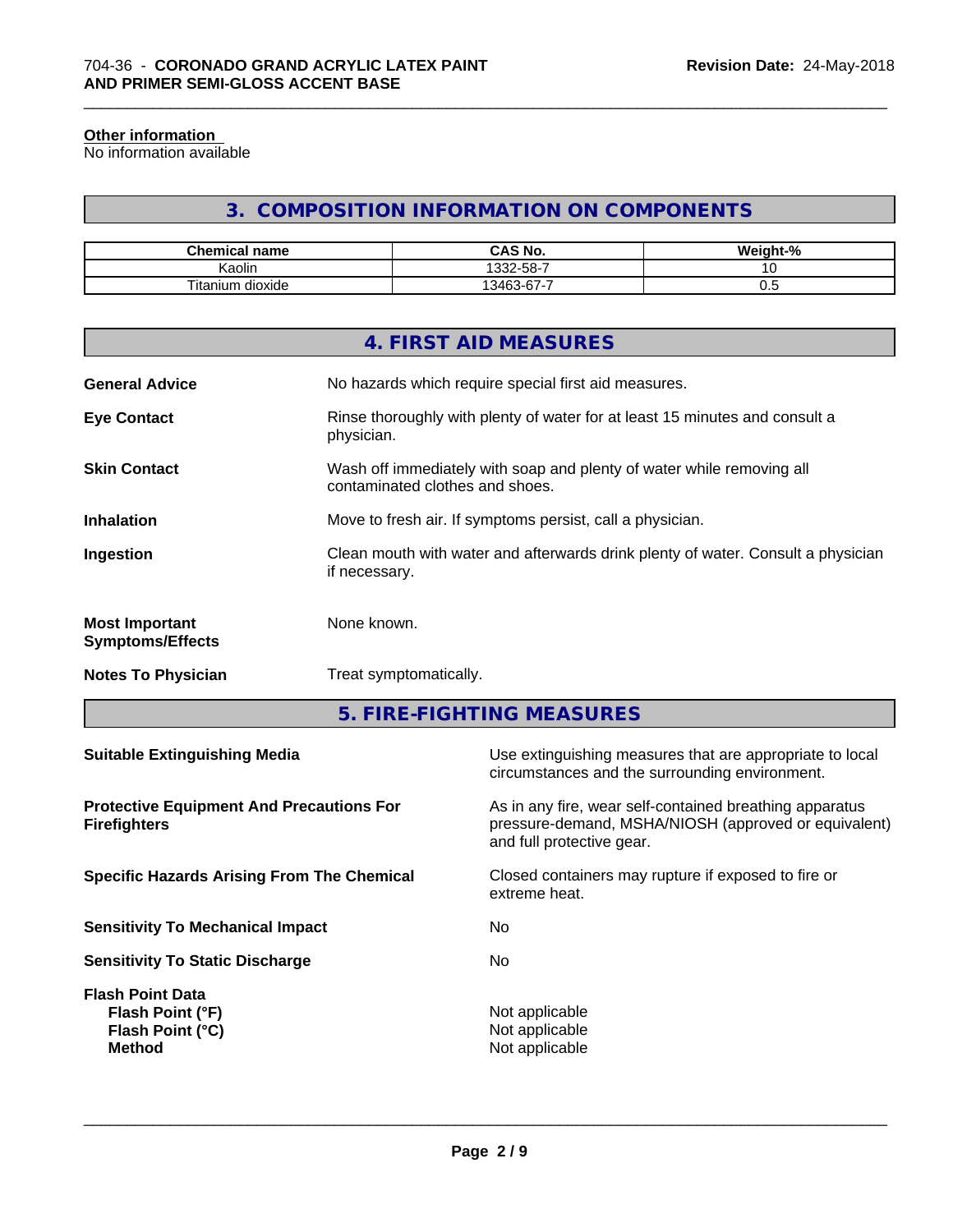#### **Flammability Limits In Air**

| Lower flammability limit:        | Not applicable |
|----------------------------------|----------------|
| <b>Upper flammability limit:</b> | Not applicable |
|                                  |                |

\_\_\_\_\_\_\_\_\_\_\_\_\_\_\_\_\_\_\_\_\_\_\_\_\_\_\_\_\_\_\_\_\_\_\_\_\_\_\_\_\_\_\_\_\_\_\_\_\_\_\_\_\_\_\_\_\_\_\_\_\_\_\_\_\_\_\_\_\_\_\_\_\_\_\_\_\_\_\_\_\_\_\_\_\_\_\_\_\_\_\_\_\_

**NFPA Health:** 1 **Flammability:** 0 **Instability:** 0 **Special:** Not Applicable

#### **NFPA Legend**

- 0 Not Hazardous
- 1 Slightly
- 2 Moderate
- 3 High
- 4 Severe

*The ratings assigned are only suggested ratings, the contractor/employer has ultimate responsibilities for NFPA ratings where this system is used.*

*Additional information regarding the NFPA rating system is available from the National Fire Protection Agency (NFPA) at www.nfpa.org.*

## **6. ACCIDENTAL RELEASE MEASURES**

| <b>Personal Precautions</b>      | Avoid contact with skin, eyes and clothing. Ensure adequate ventilation.                                                                                                         |
|----------------------------------|----------------------------------------------------------------------------------------------------------------------------------------------------------------------------------|
| <b>Other Information</b>         | Prevent further leakage or spillage if safe to do so.                                                                                                                            |
| <b>Environmental precautions</b> | See Section 12 for additional Ecological Information.                                                                                                                            |
| <b>Methods for Cleaning Up</b>   | Soak up with inert absorbent material. Sweep up and shovel into suitable<br>containers for disposal.                                                                             |
|                                  | 7. HANDLING AND STORAGE                                                                                                                                                          |
| <b>Handling</b>                  | Avoid contact with skin, eyes and clothing. Avoid breathing vapors, spray mists or<br>sanding dust. In case of insufficient ventilation, wear suitable respiratory<br>equipment. |
| <b>Storage</b>                   | Keep container tightly closed. Keep out of the reach of children.                                                                                                                |
| <b>Incompatible Materials</b>    | No information available                                                                                                                                                         |

## **8. EXPOSURE CONTROLS/PERSONAL PROTECTION**

#### **Exposure Limits**

| <b>Chemical name</b> | <b>ACGIH TLV</b>         | <b>OSHA PEL</b>                |
|----------------------|--------------------------|--------------------------------|
| Kaolin               | $2 \text{ mg/m}^3$ - TWA | 15 mg/m <sup>3</sup> - TWA     |
|                      |                          | - TWA<br>5 mg/m <sup>3</sup> - |
| Titanium dioxide     | 10 mg/m $3$ - TWA        | - TWA<br>15 mg/m $3$           |

#### **Legend**

ACGIH - American Conference of Governmental Industrial Hygienists Exposure Limits OSHA - Occupational Safety & Health Administration Exposure Limits N/E - Not Established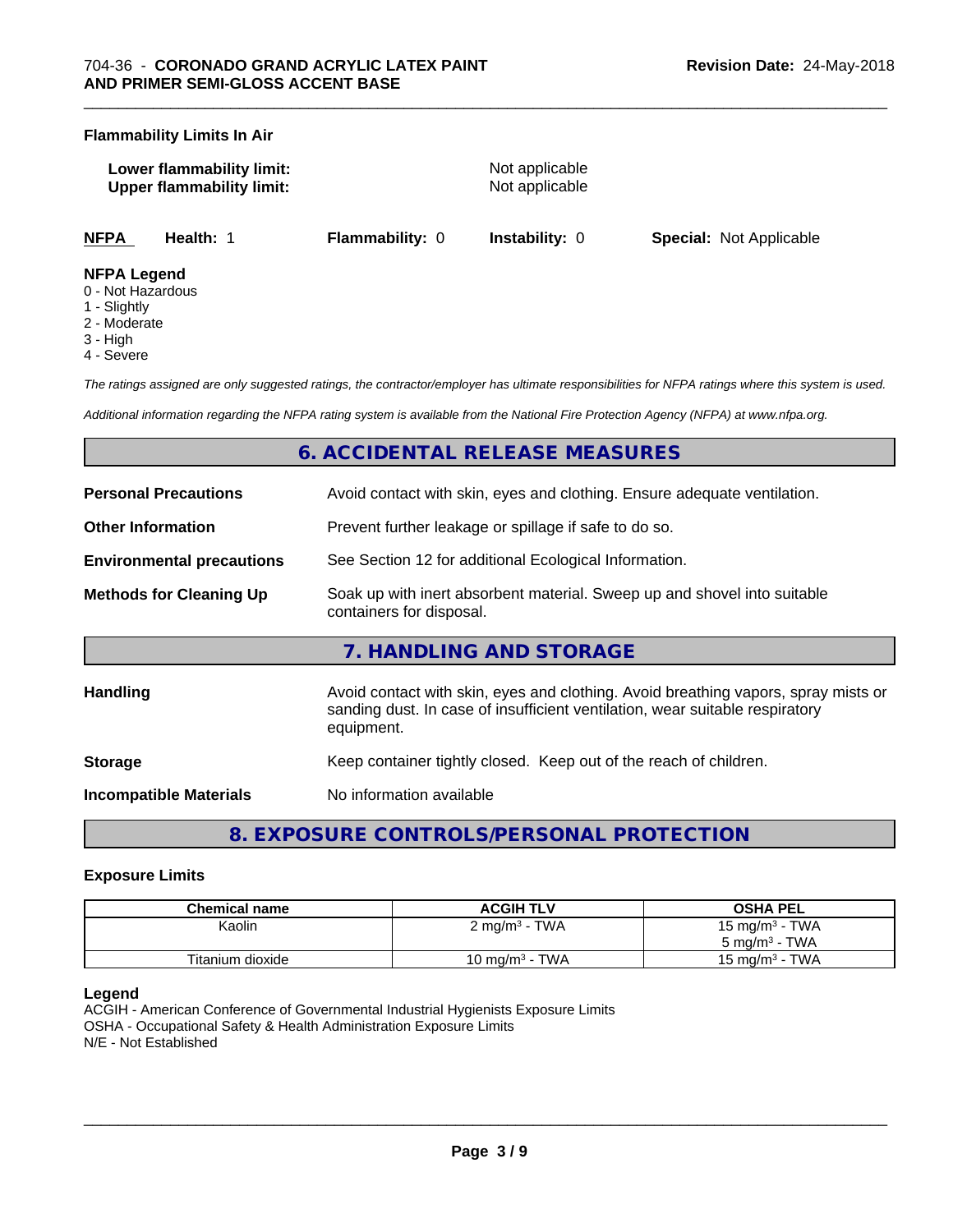| <b>Engineering Measures</b>          | Ensure adequate ventilation, especially in confined areas.                                                                          |  |  |  |
|--------------------------------------|-------------------------------------------------------------------------------------------------------------------------------------|--|--|--|
| <b>Personal Protective Equipment</b> |                                                                                                                                     |  |  |  |
| <b>Eye/Face Protection</b>           | Safety glasses with side-shields.                                                                                                   |  |  |  |
| <b>Skin Protection</b>               | Protective gloves and impervious clothing.                                                                                          |  |  |  |
| <b>Respiratory Protection</b>        | In case of insufficient ventilation wear suitable respiratory equipment.                                                            |  |  |  |
| <b>Hygiene Measures</b>              | Avoid contact with skin, eyes and clothing. Remove and wash contaminated<br>clothing before re-use. Wash thoroughly after handling. |  |  |  |

#### **9. PHYSICAL AND CHEMICAL PROPERTIES**

**Appearance** liquid **Odor** little or no odor **Odor Threshold No information available No information available Density (Ibs/gal)** 8.95 - 9.05 **Specific Gravity** 1.07 - 1.09 **pH** No information available **Viscosity (cps)** No information available **Solubility(ies)** No information available **Water solubility**<br> **Evaporation Rate**<br> **Evaporation Rate**<br> **Evaporation Rate Vapor** pressure @20 °C (kPa) **Vapor density No information available No information available Wt. % Solids** 35 - 45 **Vol. % Solids** 30 - 40 **Wt. % Volatiles** 55 - 65 **Vol. % Volatiles** 60 - 70 **VOC Regulatory Limit (g/L)** < 50 **Boiling Point (°F)** 212 **Boiling Point (°C) Freezing Point (°F)** 32 **Freezing Point (°C)** 0 **Flash Point (°F)** Not applicable **Flash Point (°C)** Not applicable **Method** Not applicable **Flammability (solid, gas)** Not applicable **Upper flammability limit:** Not applicable **Lower flammability limit:** Not applicable **Autoignition Temperature (°F)** No information available **Autoignition Temperature (°C)** No information available **Decomposition Temperature (°F)** No information available **Decomposition Temperature (°C)** No information available **Partition coefficient** No information available

No information available<br>No information available

## **10. STABILITY AND REACTIVITY**

**Reactivity Not Applicable Not Applicable** 

**Chemical Stability Stable under normal conditions.** 

**Conditions to avoid Conditions to avoid Prevent from freezing.**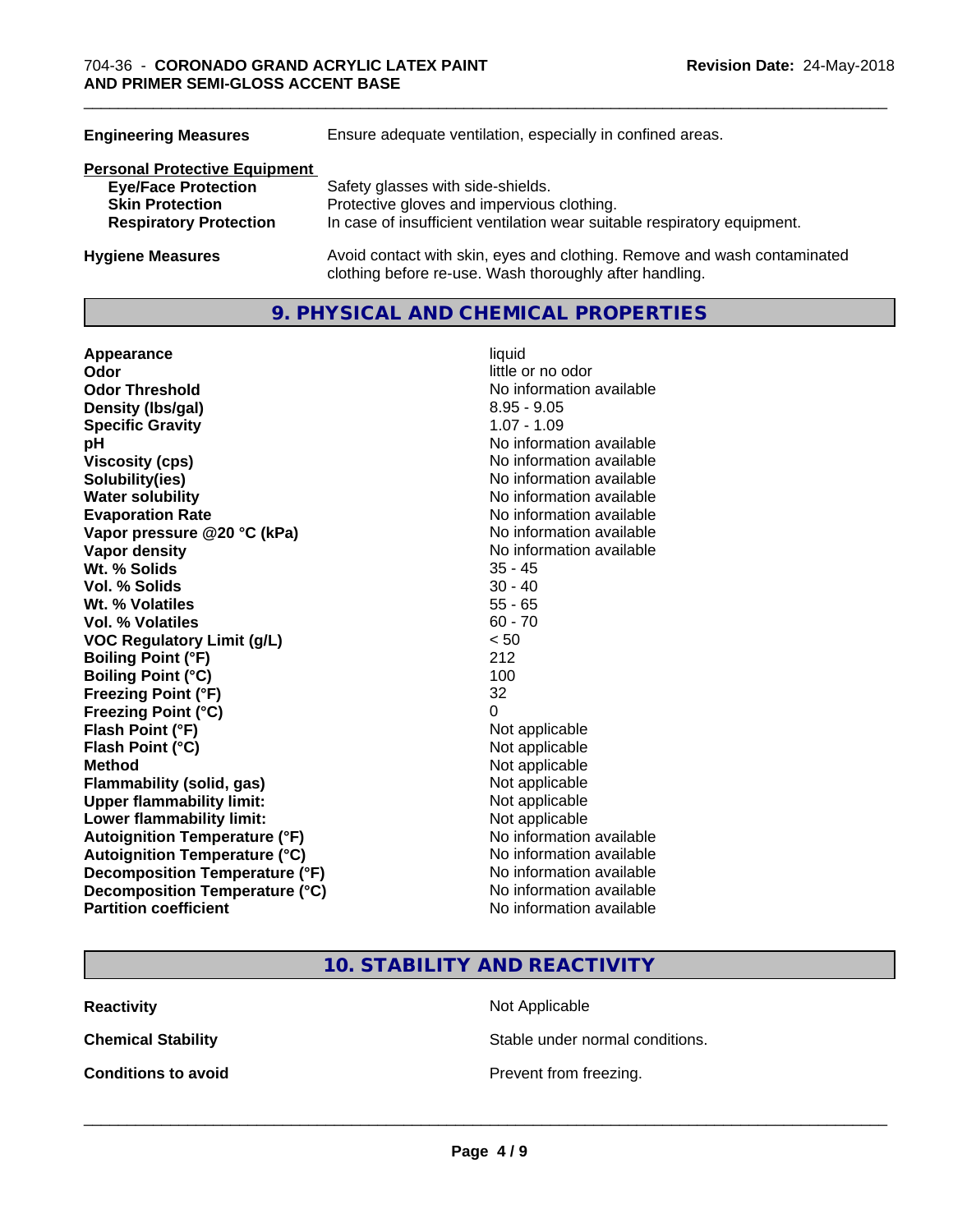| <b>Incompatible Materials</b>                                                                                                                                                                                                                                                                                                            | No materials to be especially mentioned.                                                                                                                                                                                                                                                                                                                                                                                      |
|------------------------------------------------------------------------------------------------------------------------------------------------------------------------------------------------------------------------------------------------------------------------------------------------------------------------------------------|-------------------------------------------------------------------------------------------------------------------------------------------------------------------------------------------------------------------------------------------------------------------------------------------------------------------------------------------------------------------------------------------------------------------------------|
| <b>Hazardous Decomposition Products</b>                                                                                                                                                                                                                                                                                                  | None under normal use.                                                                                                                                                                                                                                                                                                                                                                                                        |
| <b>Possibility of hazardous reactions</b>                                                                                                                                                                                                                                                                                                | None under normal conditions of use.                                                                                                                                                                                                                                                                                                                                                                                          |
|                                                                                                                                                                                                                                                                                                                                          | 11. TOXICOLOGICAL INFORMATION                                                                                                                                                                                                                                                                                                                                                                                                 |
| <b>Product Information</b>                                                                                                                                                                                                                                                                                                               |                                                                                                                                                                                                                                                                                                                                                                                                                               |
| Information on likely routes of exposure                                                                                                                                                                                                                                                                                                 |                                                                                                                                                                                                                                                                                                                                                                                                                               |
| <b>Principal Routes of Exposure</b>                                                                                                                                                                                                                                                                                                      | Eye contact, skin contact and inhalation.                                                                                                                                                                                                                                                                                                                                                                                     |
| <b>Acute Toxicity</b>                                                                                                                                                                                                                                                                                                                    |                                                                                                                                                                                                                                                                                                                                                                                                                               |
| <b>Product Information</b>                                                                                                                                                                                                                                                                                                               | No information available                                                                                                                                                                                                                                                                                                                                                                                                      |
|                                                                                                                                                                                                                                                                                                                                          | Symptoms related to the physical, chemical and toxicological characteristics                                                                                                                                                                                                                                                                                                                                                  |
| <b>Symptoms</b>                                                                                                                                                                                                                                                                                                                          | No information available                                                                                                                                                                                                                                                                                                                                                                                                      |
|                                                                                                                                                                                                                                                                                                                                          | Delayed and immediate effects as well as chronic effects from short and long-term exposure                                                                                                                                                                                                                                                                                                                                    |
| Eye contact<br><b>Skin contact</b>                                                                                                                                                                                                                                                                                                       | May cause slight irritation.<br>Substance may cause slight skin irritation. Prolonged or repeated contact may dry<br>skin and cause irritation.                                                                                                                                                                                                                                                                               |
| <b>Inhalation</b><br>Ingestion<br><b>Sensitization</b><br><b>Neurological Effects</b><br><b>Mutagenic Effects</b><br><b>Reproductive Effects</b><br><b>Developmental Effects</b><br><b>Target organ effects</b><br><b>STOT - single exposure</b><br><b>STOT - repeated exposure</b><br>Other adverse effects<br><b>Aspiration Hazard</b> | May cause irritation of respiratory tract.<br>Ingestion may cause gastrointestinal irritation, nausea, vomiting and diarrhea.<br>No information available<br>No information available.<br>No information available.<br>No information available.<br>No information available.<br>No information available.<br>No information available.<br>No information available.<br>No information available.<br>No information available |
| <b>Numerical measures of toxicity</b>                                                                                                                                                                                                                                                                                                    |                                                                                                                                                                                                                                                                                                                                                                                                                               |

#### **Component Information**

Kaolin LD50 Oral: > 5000 mg/kg (Rat) Titanium dioxide LD50 Oral: > 10000 mg/kg (Rat)

#### **Carcinogenicity**

*The information below indicateswhether each agency has listed any ingredient as a carcinogen:.*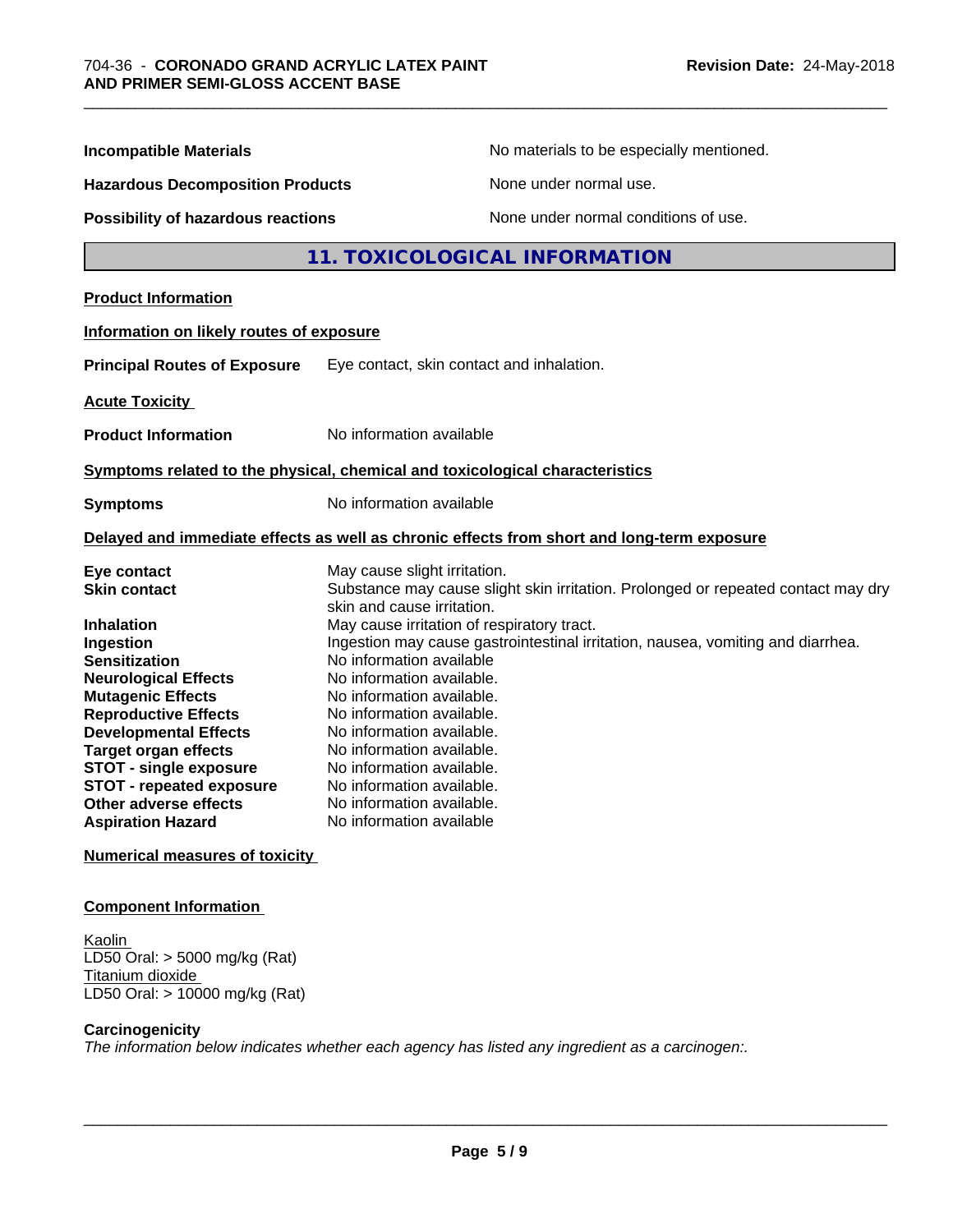#### 704-36 - **CORONADO GRAND ACRYLIC LATEX PAINT AND PRIMER SEMI-GLOSS ACCENT BASE**

| <b>Chemical name</b>           | <b>IARC</b>                      | <b>NTP</b> | ∩ເມ∧<br>∪אח |
|--------------------------------|----------------------------------|------------|-------------|
|                                | . .<br>2B<br>: Human<br>Possible |            | Listed      |
| .<br>dioxide<br><b>itanium</b> | Carcinogen                       |            |             |

\_\_\_\_\_\_\_\_\_\_\_\_\_\_\_\_\_\_\_\_\_\_\_\_\_\_\_\_\_\_\_\_\_\_\_\_\_\_\_\_\_\_\_\_\_\_\_\_\_\_\_\_\_\_\_\_\_\_\_\_\_\_\_\_\_\_\_\_\_\_\_\_\_\_\_\_\_\_\_\_\_\_\_\_\_\_\_\_\_\_\_\_\_

• Although IARC has classified titanium dioxide as possibly carcinogenic to humans (2B), their summary concludes: "No significant exposure to titanium dioxide is thought to occur during the use of products in which titanium dioxide is bound to other materials, such as paint."

#### **Legend**

IARC - International Agency for Research on Cancer NTP - National Toxicity Program OSHA - Occupational Safety & Health Administration

**12. ECOLOGICAL INFORMATION**

#### **Ecotoxicity Effects**

The environmental impact of this product has not been fully investigated.

#### **Product Information**

## **Acute Toxicity to Fish**

No information available

#### **Acute Toxicity to Aquatic Invertebrates**

No information available

#### **Acute Toxicity to Aquatic Plants**

No information available

#### **Persistence / Degradability**

No information available.

#### **Bioaccumulation**

There is no data for this product.

#### **Mobility in Environmental Media**

No information available.

#### **Ozone**

No information available

#### **Component Information**

#### **Acute Toxicity to Fish**

Titanium dioxide  $LC50:$  > 1000 mg/L (Fathead Minnow - 96 hr.)

#### **Acute Toxicity to Aquatic Invertebrates**

No information available

#### **Acute Toxicity to Aquatic Plants**

No information available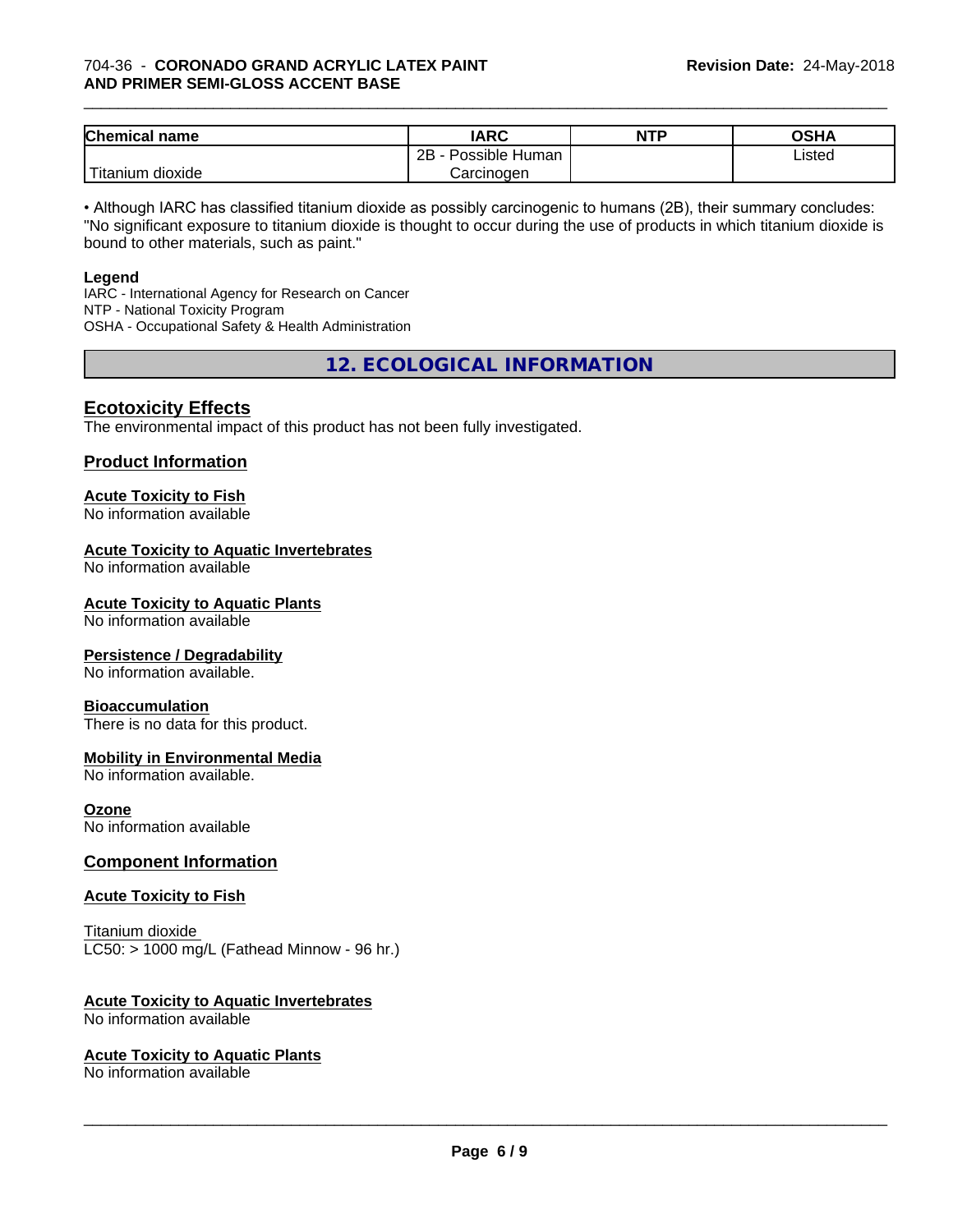|                              | 13. DISPOSAL CONSIDERATIONS                                                                                                                                                                                               |
|------------------------------|---------------------------------------------------------------------------------------------------------------------------------------------------------------------------------------------------------------------------|
| <b>Waste Disposal Method</b> | Dispose of in accordance with federal, state, and local regulations. Local<br>requirements may vary, consult your sanitation department or state-designated<br>environmental protection agency for more disposal options. |
|                              | <b>14. TRANSPORT INFORMATION</b>                                                                                                                                                                                          |
| <b>DOT</b>                   | Not regulated                                                                                                                                                                                                             |
| <b>ICAO/IATA</b>             | Not regulated                                                                                                                                                                                                             |
| <b>IMDG/IMO</b>              | Not regulated                                                                                                                                                                                                             |
|                              | <b>15. REGULATORY INFORMATION</b>                                                                                                                                                                                         |
|                              |                                                                                                                                                                                                                           |

\_\_\_\_\_\_\_\_\_\_\_\_\_\_\_\_\_\_\_\_\_\_\_\_\_\_\_\_\_\_\_\_\_\_\_\_\_\_\_\_\_\_\_\_\_\_\_\_\_\_\_\_\_\_\_\_\_\_\_\_\_\_\_\_\_\_\_\_\_\_\_\_\_\_\_\_\_\_\_\_\_\_\_\_\_\_\_\_\_\_\_\_\_

#### **International Inventories**

| <b>TSCA: United States</b> | Yes - All components are listed or exempt. |
|----------------------------|--------------------------------------------|
| <b>DSL: Canada</b>         | Yes - All components are listed or exempt. |

### **Federal Regulations**

| SARA 311/312 hazardous categorization |    |  |
|---------------------------------------|----|--|
| Acute health hazard                   | Nο |  |
| Chronic Health Hazard                 | No |  |
| Fire hazard                           | No |  |
| Sudden release of pressure hazard     | No |  |
| Reactive Hazard                       | No |  |

#### **SARA 313**

Section 313 of Title III of the Superfund Amendments and Reauthorization Act of 1986 (SARA). This product contains a chemical or chemicals which are subject to the reporting requirements of the Act and Title 40 of the Code of Federal Regulations, Part 372:

*None*

#### **Clean Air Act,Section 112 Hazardous Air Pollutants (HAPs) (see 40 CFR 61)**

This product contains the following HAPs:

*None*

### **US State Regulations**

#### **California Proposition 65**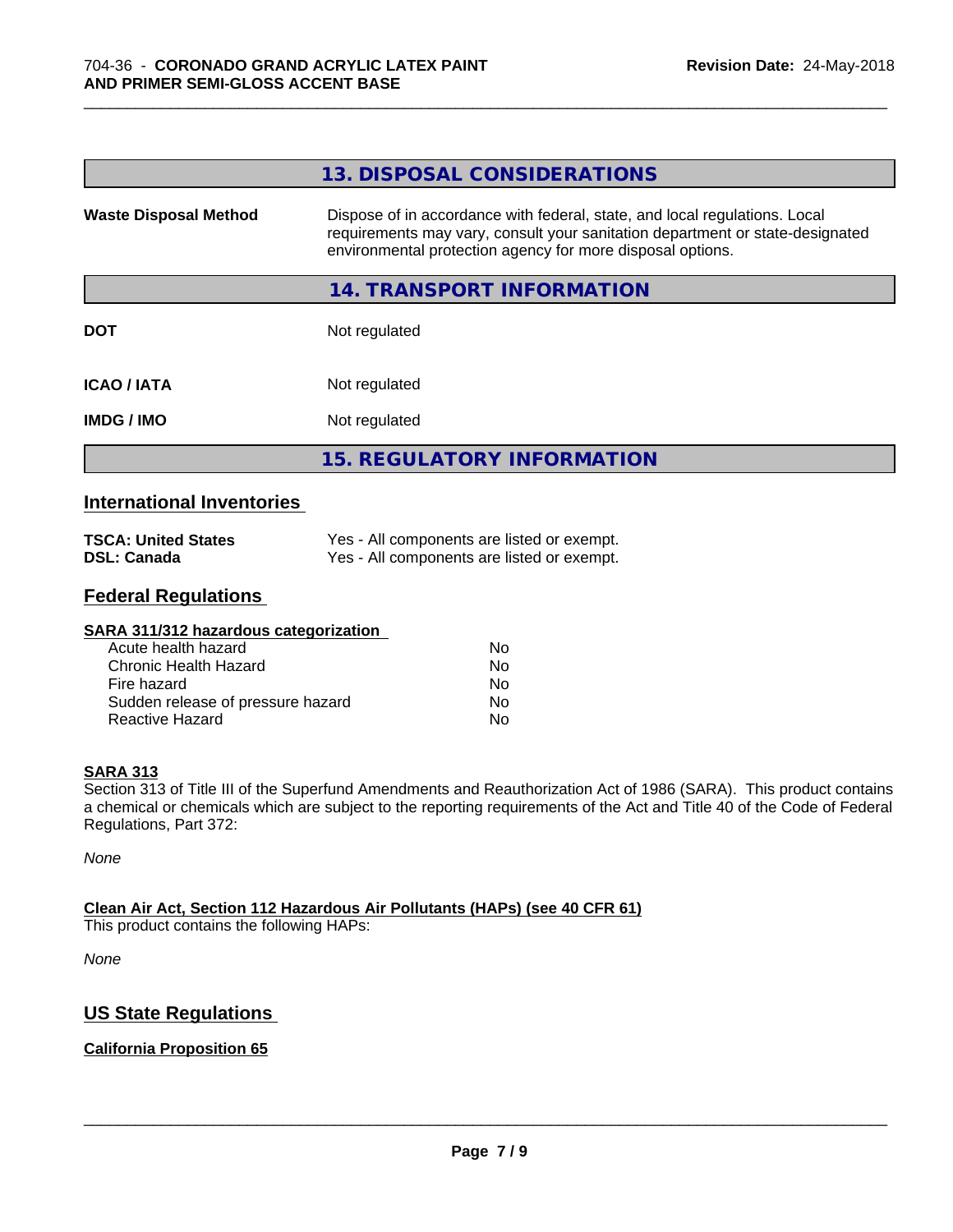## **WARNING:** Cancer and Reproductive Harm– www.P65warnings.ca.gov

#### **State Right-to-Know**

| . .    | Mo     | <i>Larcay</i> | vlvania |
|--------|--------|---------------|---------|
| ∴nor   | IVIa   | <b>Nev</b>    |         |
| name   | nuscus | $-1$          |         |
| Kaolir |        |               |         |

#### **Legend**

X - Listed

## **16. OTHER INFORMATION**

| HMIS | Health: | <b>Flammability: 0</b> | <b>Reactivity: 0 PPE: -</b> |  |
|------|---------|------------------------|-----------------------------|--|
|      |         |                        |                             |  |

#### **HMIS Legend**

- 0 Minimal Hazard
- 1 Slight Hazard
- 2 Moderate Hazard
- 3 Serious Hazard
- 4 Severe Hazard
- \* Chronic Hazard
- X Consult your supervisor or S.O.P. for "Special" handling instructions.

*Note: The PPE rating has intentionally been left blank. Choose appropriate PPE that will protect employees from the hazards the material will present under the actual normal conditions of use.*

*Caution: HMISÒ ratings are based on a 0-4 rating scale, with 0 representing minimal hazards or risks, and 4 representing significant hazards or risks. Although HMISÒ ratings are not required on MSDSs under 29 CFR 1910.1200, the preparer, has chosen to provide them. HMISÒ ratings are to be used only in conjunction with a fully implemented HMISÒ program by workers who have received appropriate HMISÒ training. HMISÒ is a registered trade and service mark of the NPCA. HMISÒ materials may be purchased exclusively from J. J. Keller (800) 327-6868.*

 **WARNING!** If you scrape, sand, or remove old paint, you may release lead dust. LEAD IS TOXIC. EXPOSURE TO LEAD DUST CAN CAUSE SERIOUS ILLNESS, SUCH AS BRAIN DAMAGE, ESPECIALLY IN CHILDREN. PREGNANT WOMEN SHOULD ALSO AVOID EXPOSURE.Wear a NIOSH approved respirator to control lead exposure. Clean up carefully with a HEPA vacuum and a wet mop. Before you start, find out how to protect yourself and your family by contacting the National Lead Information Hotline at 1-800-424-LEAD or log on to www.epa.gov/lead.

| <b>Prepared By</b>                               | <b>Product Stewardship Department</b><br>Benjamin Moore & Co.<br>101 Paragon Drive<br>Montvale, NJ 07645<br>800-225-5554 |  |
|--------------------------------------------------|--------------------------------------------------------------------------------------------------------------------------|--|
| <b>Revision Date:</b><br><b>Revision Summary</b> | 24-May-2018<br>Not available                                                                                             |  |

Disclaimer

The information contained herein is presented in good faith and believed to be accurate as of the effective date shown above. This information is furnished without warranty of any kind. Employers should use this information only as a **supplement to other information gathered by them and must make independent determination of suitability and**